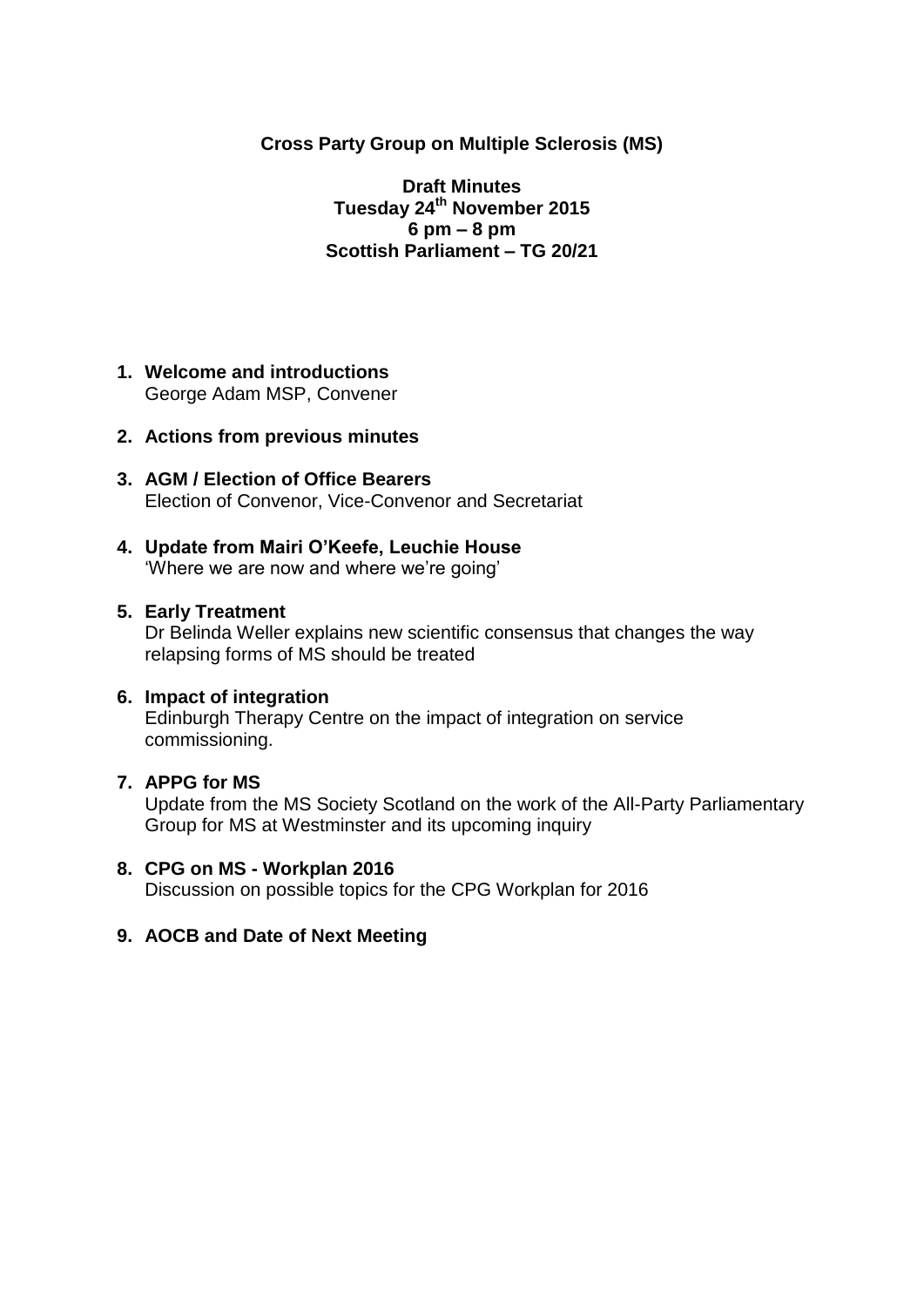### **Attendees:**

#### **MSP Members:**

George Adam MSP (Convenor) Nanette Milne MSP Chic Brodie MSP

#### **Other attendees:**

Stacey Adam, Personal interest in MS Merv Graham, Personal interest in MS Harry Travers, Personal interest in MS Carole Macartney, Chair of MS Therapy Centre Lothian Jaqui Downs, MS Managed Clinical Network Manager, NHS Ayrshire Martine Sinclair, Neurology Business Manager, Biogen Idec – ABPI rep Nigel Graham, Merek Group Dr Belinda Weller, Consultant Neurologist, NHS Lothian Mairi O'Keefe, Chief Executive, Leuchie House Aislinn Lunt, MS Society Morna Simpkins, MS Society Niall Sommerville, MS Society

### **Apologies:**

Lewi MacDonald MSP Elizabeth Quigley, Personal interest in MS Iain Morrison, Chief Executive, Revive MS Support Dr Ruth Sumpter, Consultant Clinical Psychologist Judith McSween, Speech and Language Therapist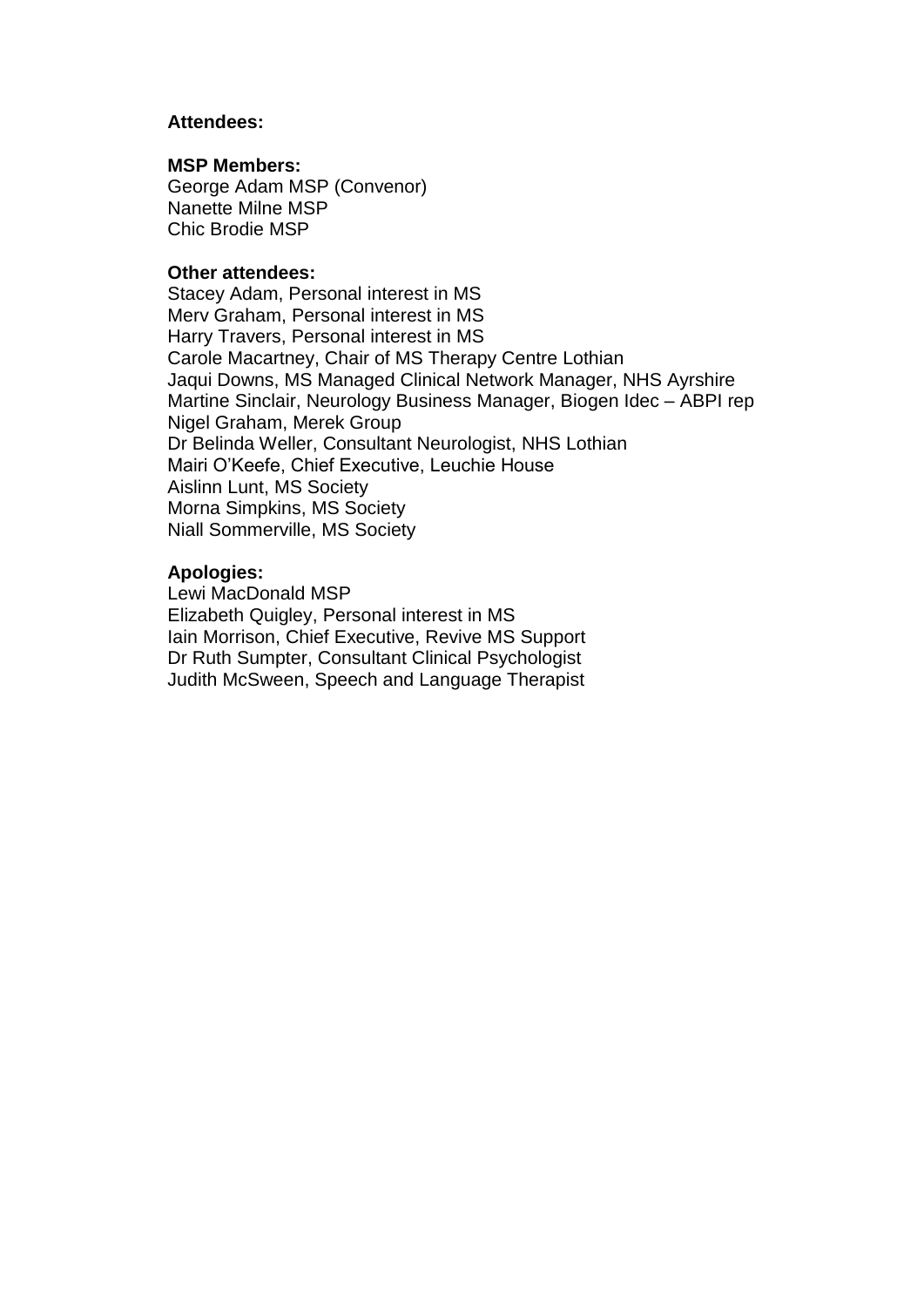# **Minutes**

# **1. Welcome and Introductions**

The Convenor welcomed attendees and accepted apologies.

## **2. Minute of previous meeting / Matters arising**

George Adam MSP noted he had received a response back from NHS Ayrshire and Arran regarding the previous letter. Noted they are having troubles filling the position but are actively trying to recruit at present. Jaqui Downs explained the current situation in Ayrshire and Arran, including interim arrangements. Carole Macartney added that workforce shortages nationally had been raised elsewhere and that it is clearly an issue.

**Action:** Chic Brodie already has a meeting arranged with John Burns at NHS A+A in the near future and is happy to raise this issue whilst there. Aislinn Lunt will forward Chic Brodie the previous correspondence and a briefing on the issue. George Adam agreed to write to the Scottish Government on behalf of the CPG and also raise with the Parliamentary Liaison Officer for Health.

# **3. AGM / Election of Office Bearers**

The following were elected by acclaim as office bearers for the CPG on MS: Convenor – George Adam MSP Vice Convenor – Lewis MacDonald MSP Secretariat – MS Society

## **4. Update from Mairi O'Keefe, Leuchie House**

Mairi O'Keefe talked about the work of Leuchie House, a facility which offers quality respite breaks with 24-hour nursing care in a non-clinical country house setting. Mairi gave an oversight of the services and activities Leuchie House delivers and their vision and aspirations over coming years.

## **5. Early Treatment**

Dr Belinda Weller talked of the new scientific consensus around the way relapsing forms of MS should be treated. Noted that the key is to engage in a dialogue with people with MS early to inform them of their options and encourage decisions to be made. Relapses are the tip of the iceberg so we can't leave dialogue until this point. There's a need for consistent and ongoing monitoring along with discussions on benefits and risks of treatments. Aislinn Lunt talked of the work the MS Society had undertaken around the 'Time to Act' campaign and is keen to receive information on where people feel monitoring process and information being given is not up to date.

The issue of shortages of MS nurses was raised with anecdotal evidence of gaps in service across Scotland.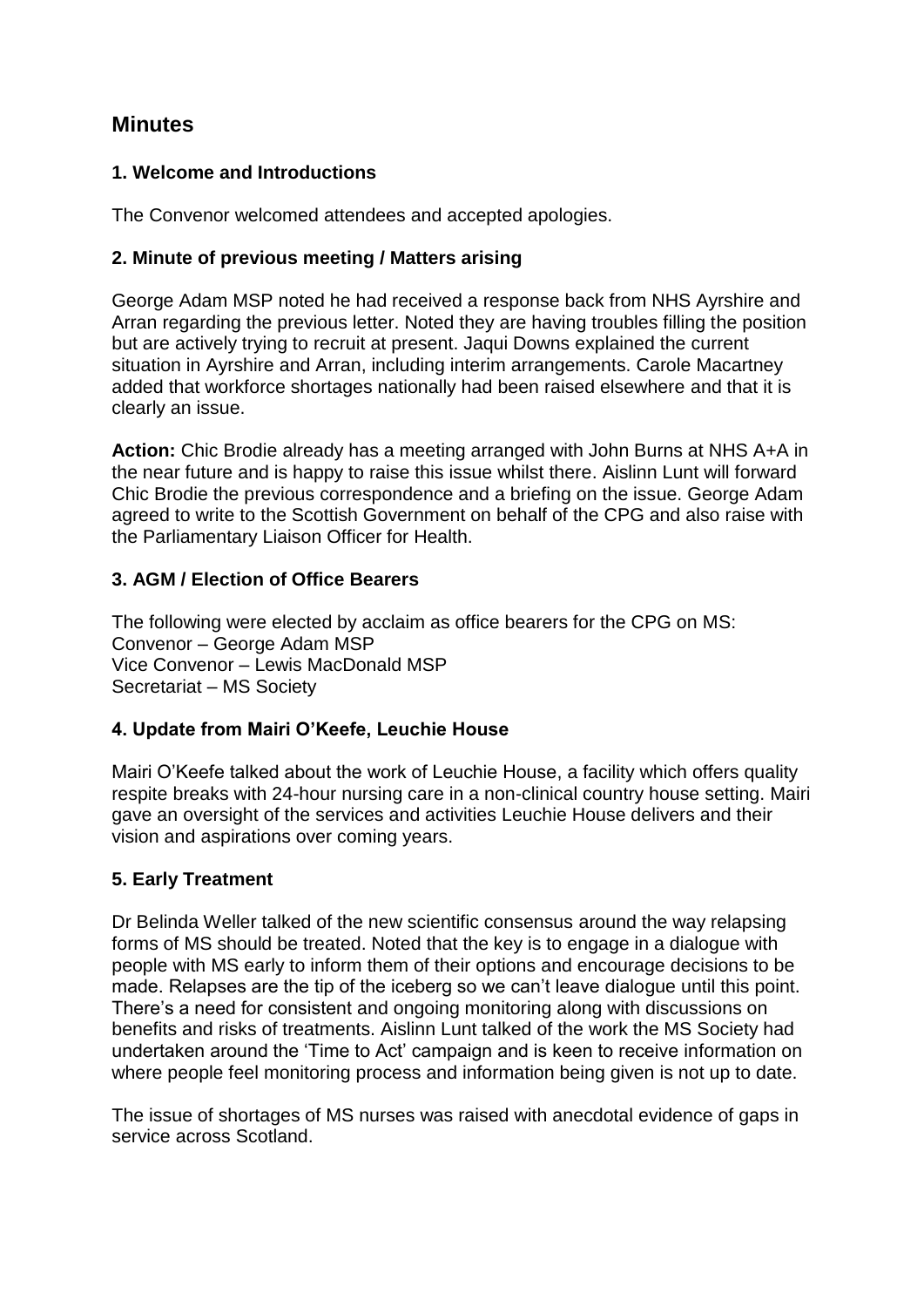**Action:** George Adam MSP agreed to write on behalf of the CPG to the Cabinet Secretary for Health, Wellbeing and Sport to get an update on specialist MS nurses.

## **6. Impact of Integration**

Carole Macartney introduced the topic and gave an example from the Gateway project in Lothian and the issues they've had around funding following the integration of health and social care. Noted that there is concern that a range of good services are being squeezed out due to health and social care integration.

Discussion ensued on the integration process and in particular the experiences of the third sector within this process which had been largely negative. Concern was raised that the third sector had been side-lined in the process. CPG members raised the possibility of running a campaign on integration using examples of where local services had been lost during the integration process. In acting as the CPG this may take pressure off individual organisations who may feel unable to campaign due to local relationships.

**Action:** CPG to work with George Adam MSP on the possibility of a motion and members debate to raise some of these issues. MS Society will work to create a campaign plan on behalf of the group. CPG members to provide examples of where third sector provision has been hit by integration or where the third sector has stepped in to save local services.

# **7. APPG**

Aislinn Lunt talked about changes to the membership of the All Party Parliamentary Group (APPG) for MS at Westminster and their workplan for the upcoming year. Noted that there is significant opportunities for joint-working between the CPG and APPG in 2016. The Northern Ireland Assembly has recently set up an APG (All Party group) and this year will focus on MS nurses and waiting lists.

## **8. CPG Workplan**

The CPG had a brief discussion on a workplan for 2016. A number of suggestions were made, utilising the 'MS Enough' document as a starting point. Some of the suggestions were as follows:

- MS Enough campaign
- Navigating welfare changes / Devolution of welfare / PIP
- Arranging MSP visits to MS services
- Health and Social Care Integration
- Social isolation
- Access to drugs
- Carers Bill / Carers Week
- Possible campaign on getting SIGN guidelines for MS

MS Society will pull together a draft workplan and circulate to members. This will be subject to change following the 2016 Holyrood elections.